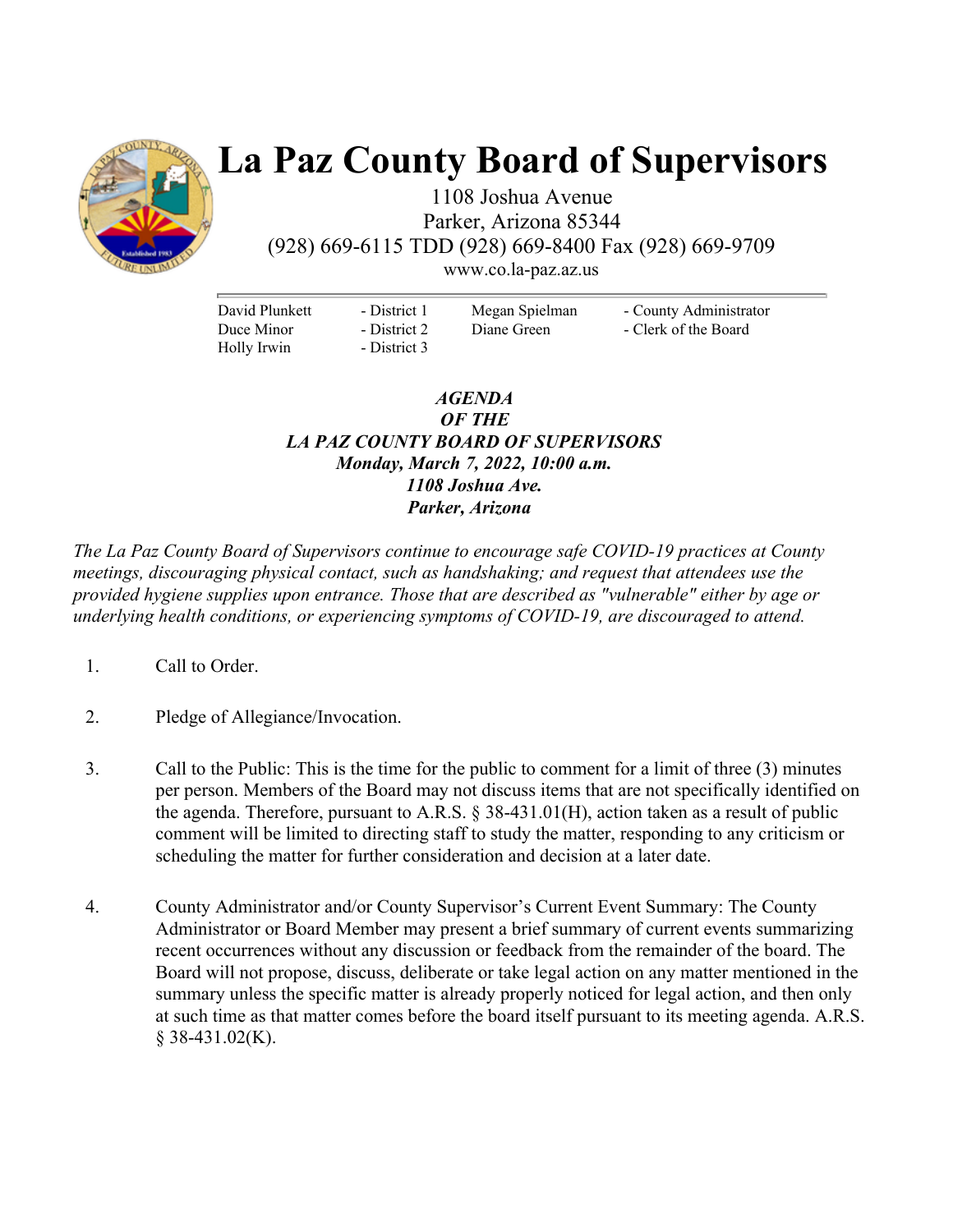*The following items listed under the CONSENT AGENDA will be considered as a group and acted on by one motion with no separate discussion of said items, unless a Board Member so requests. In that event, the item will be removed from the CONSENT AGENDA for separate discussion and action.* 

#### 5. **CONSENT AGENDA** *(Discussion and possible action on the following items):*

- a. Approval of Minutes of the Monday, October 4, 2021, 10:00 a.m., Regular Meeting; and Monday, October 11, 2021, 10:00 a.m. Special Meeting, and October 18, 2021, 10:00 a.m. Regular Meeting – *Clerk of the Board.*
- b. Approve La Paz County Payroll, for November 1, 2021, through November 30, 2021, in the amount of \$1,207,037.94, plus employer related expenses (ERE), in the amount of \$408,466.97, for a total of \$1,615,504.91, including handwritten warrants; for December 1, 2021, through December 31, 2021, in the amount of \$831,153.62, plus employer related expenses (ERE), in the amount of \$423,471.09, for a total of \$1,254,624.71, including handwritten warrants; and January 1, 2022, though January 31, 2022, in the amount of \$824,976.41, plus employer related expenses (ERE), in the amount of \$410,829.84, including handwritten warrants, for a total of \$1,235,806.25 *- Finance.*
- c. Approval to promote Public Works Maintenance Worker III position to Maintenance Worker IV, a vacant and budgeted budgeted position - *Public Works,*
- d. Approve to appoint Maintenance Worker I for Public Works; a vacant and budgeted position *Public Works*
- e. Approve to appoint the position of Public Health School Counselor, a new and budgeted grant funded position - *Health.*
- f. Approve to appoint the position of Property Appraiser Apprentice, a vacant and budgeted position - *Assessor.*
- g. Approve Docket No. Z2022-004; Property owner(s): David & Carol Bainter; APN: 307-54-012; Sec 27, Twn 7N, Rng 17W; further identified as 28636 Mule Lane, Bouse, AZ 85325; Supervisor District 2- Duce Minor; approving to rezone from Rural Agricultural (RA) to Suburban Ranch (SR) to complete a land division; and unanimously approved (6-0) at the Planing & Zoning Commission meeting on 02/03/2022 - *Community Development.*
- h. Approve to accept bid for Tax Deeded Property for APN: 304-44-173, authorizing the Chairman and Clerk of the Board to issue a deed - *Clerk of the Board.*